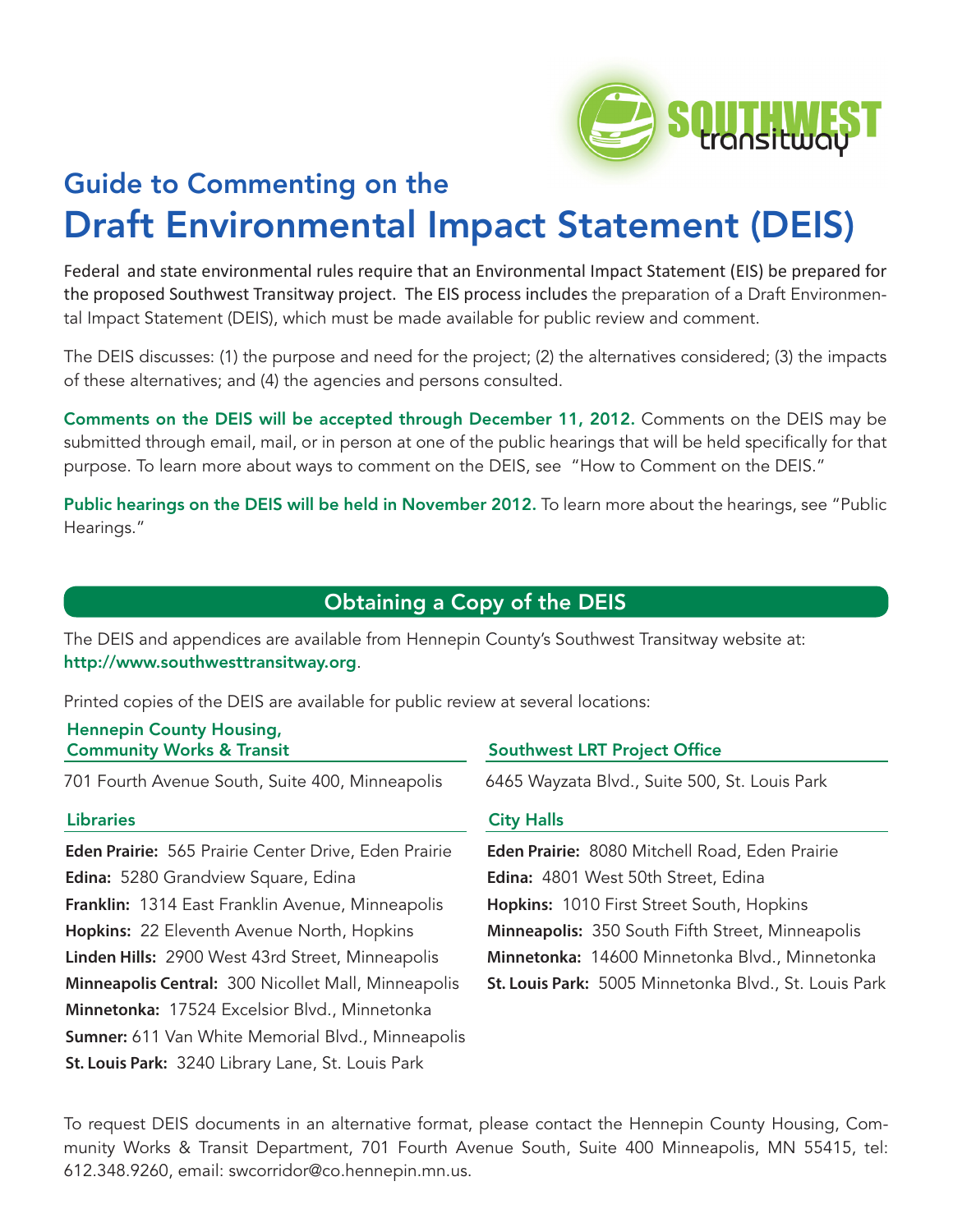#### About the Southwest Transitway

The Southwest Transitway is a proposed 15-mile light rail transit (LRT) line in the Minneapolis/St. Paul region, connecting downtown Minneapolis to major activity centers in Hennepin County, Minnesota, including the cities of St. Louis Park, Hopkins, Edina, Minnetonka, and Eden Prairie. Depending on the alternative being evaluated, this action also includes either:

- The rerouting of existing Twin Cities & Western (TC&W) Railway freight rail service from the Canadian Pacific (CP) Railway's Bass Lake Spur and Hennepin County Regional Rail Authority's (HCRRA's) Cedar Lake (Kenilworth Corridor) to the Minneapolis Northfield & Southern (MN&S) Railway Subdivision and Burlington Northern Santa Fe's (BNSF's) Wayzata Subdivision; or
- The co-location of LRT and TC&W freight rail service on reconstructed freight rail tracks on the CP's Bass Lake Spur and HCRRA's Cedar Lake (Kenilworth Corridor).

A potential transitway in the southwest area of the Twin Cities has been studied by the Hennepin County Regional Railroad Authority (HCRRA) and regional government since the mid-1980s. The Southwest Transitway is currently included in the 2030 Transportation Policy Plan, the region's long-range transportation plan; Hennepin County's long-range transportation plan; the Hennepin County Transportation System Plan (TSP); and the comprehensive and transportation plans of the local municipalities in the study area.

The Southwest Transitway is one of several transit corridors identified in the Metropolitan Council's 2030 Transportation Policy Plan as being in need of enhanced transit service. The Southwest Transitway study area continues to increase in population and employment with limited additional traffic capacity on existing streets and highways resulting in increased travel time, delays, and air pollution. Portions of the Southwest Transitway study area are already densely developed. New development and redevelopment occurring in the study area are expected to generate increases in travel demand.

#### About the DEIS

The primary purpose of the Draft EIS is to assist decision-makers in the assessment of impacts associated with the Southwest Transitway project. The DEIS serves as the primary document to facilitate review by federal, state, and local agencies and the general public of the proposed project. The Draft EIS documents the purpose and need for the project and presents a discussion of the alternatives considered. The document also addresses in detail the anticipated transportation and environmental impacts of the project and defines appropriate mitigation measures.

The DEIS documents potential impacts prior to any official federal action to implement the Southwest Transitway project. This Draft EIS discusses the environmental effects of several Build Alternatives taking into consideration input received from federal, state and local agencies and the general public. This Draft EIS will be circulated for review to interested parties, including private citizens, community groups, the business community, elected officials, and public agencies in accordance with federal and state requirements.

The Federal Transit Administration (FTA) is the federal lead agency under NEPA, and the Hennepin County Regional Railroad Authority (HCRRA) is the state lead agency under the Minnesota Environmental Policy Act (MEPA) for development of the DEIS. As of Sept 2, 2011 when the Southwest Transitway project was accepted into the federal New Starts program, the Metropolitan Council became the project sponsor and federal grantee.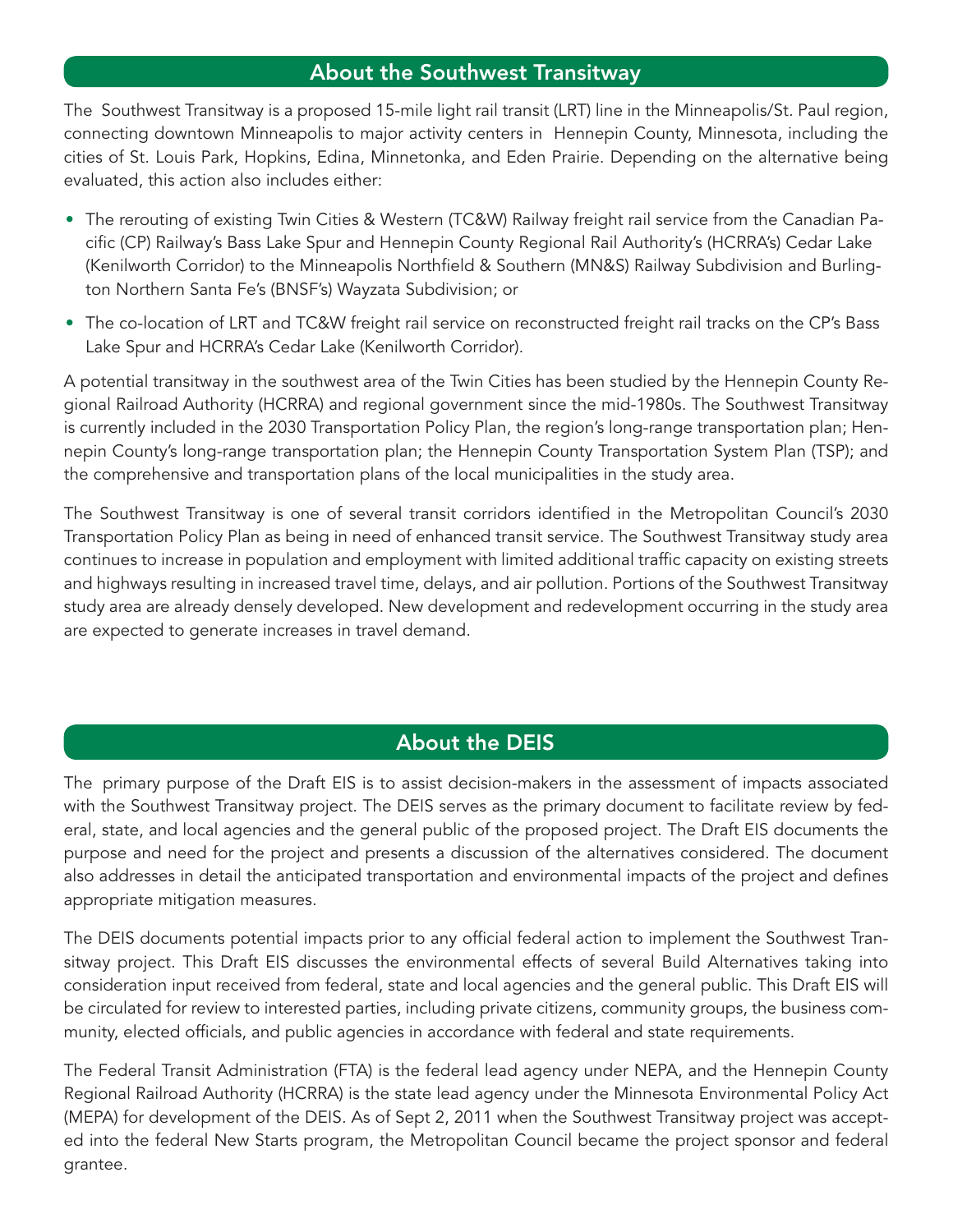#### How to Comment on the DEIS

Comments on the DEIS will be accepted through December 11, 2012. There are several ways to comment on the DEIS:

- Speak in person at one of the public hearings. Individuals will be allotted two minutes to speak; those representing groups will be allotted three minutes. Locations and times of public hearings are listed below.
- Send written comments by email to: swcorridor@co.hennepin.mn.us
- Fill out a comment form, available at www.southwesttransitway.org and at the public open houses and hearings.
- Send written comments by mail to: Hennepin County

Housing, Community Works & Transit ATTN: Southwest Transitway 701 Fourth Avenue South, Suite 400 Minneapolis, MN 55415

Following the close of the comment period, the Federal Transit Administration (FTA) and the Metropolitan Council will consider all comments submitted and will provide responses to substantive comments in the Final Environmental Impact Statement (FEIS).

## Public Hearings

The Hennepin County Regional Railroad Authority (HCRRA) will hold three formal public hearings on the DEIS. An open house will be held in conjunction with each formal public hearing.

| <b>November 13, 2012</b>                                                                     | <b>November 14, 2012</b>                                                       | <b>November 29, 2012</b>                                                |
|----------------------------------------------------------------------------------------------|--------------------------------------------------------------------------------|-------------------------------------------------------------------------|
| (Tuesday)                                                                                    | (Wednesday)                                                                    | (Thursday)                                                              |
| <b>Hennepin County Government</b><br>Center<br>300 Sixth St., Room A-2400<br>Minneapolis, MN | <b>St. Louis Park City Hall</b><br>5005 Minnetonka Blvd.<br>St. Louis Park, MN | <b>Eden Prairie City Hall</b><br>8080 Mitchell Road<br>Eden Prairie, MN |
| Open House: 4:00-5:00 P.M.*                                                                  | Open House: 5:00-6:00 P.M.                                                     | Open House: 5:00-6:00 P.M.                                              |
| Public Hearing: 4:30 P.M.                                                                    | Public Hearing: 6:00 P.M.                                                      | Public Hearing: 6:00 P.M.                                               |
| * Public Service Level (Skyway level)                                                        |                                                                                |                                                                         |

The purpose of these hearings is to comment on the content of the DEIS document; no action will be taken.

Translation services for non-English speakers and ADA accommodations will be provided on request. To request translation or ADA accommodations, please contact the Hennepin County Housing, Community Works & Transit Department (tel: 612.348.9260, email: swcorridor@co.hennepin.mn.us) at least 14 days before the date of the public hearing.